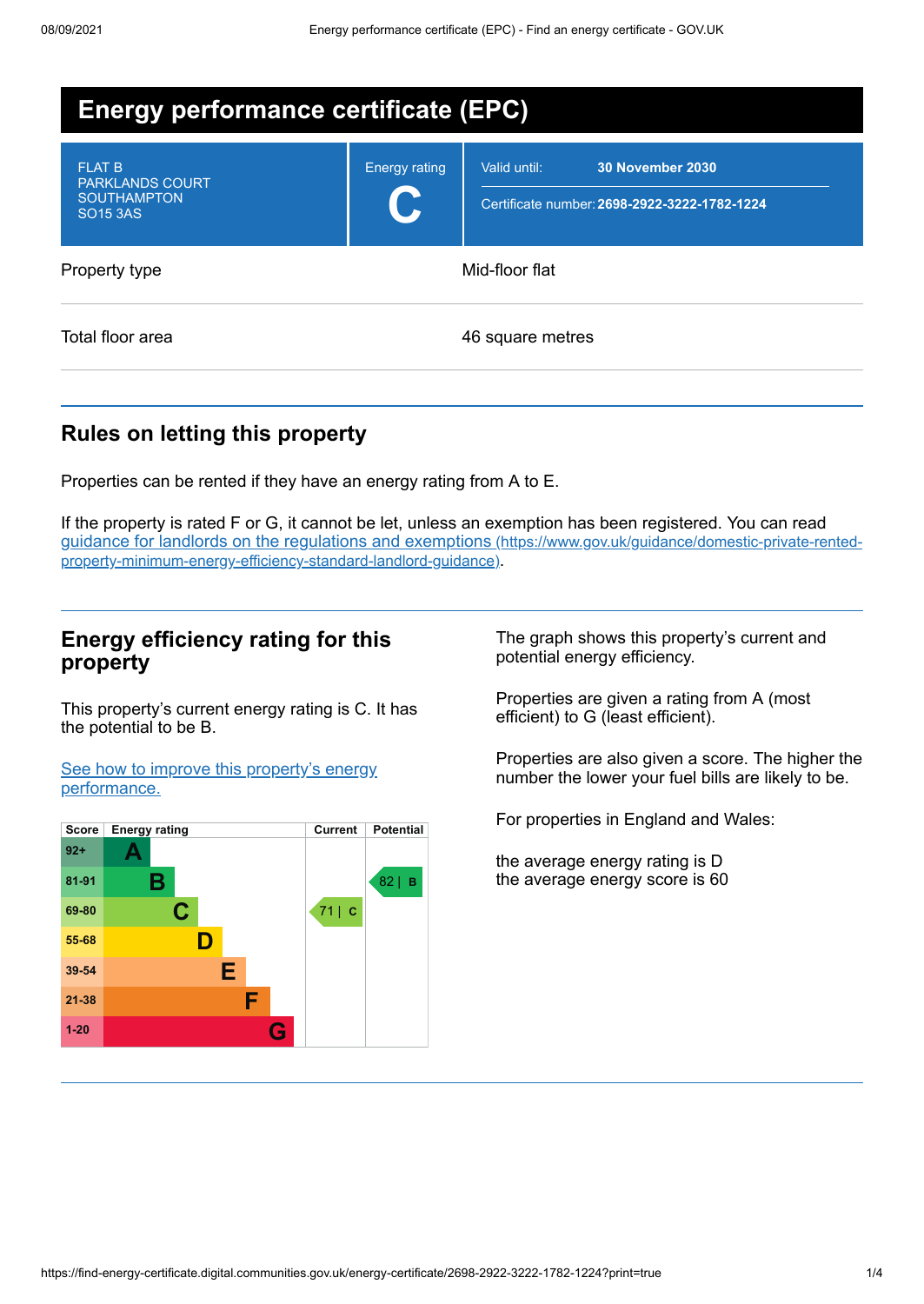# **Breakdown of property's energy performance**

This section shows the energy performance for features of this property. The assessment does not consider the condition of a feature and how well it is working.

Each feature is assessed as one of the following:

- very good (most efficient)
- good
- average
- poor
- very poor (least efficient)

When the description says "assumed", it means that the feature could not be inspected and an assumption has been made based on the property's age and type.

| <b>Feature</b>       | <b>Description</b>                                  | Rating  |
|----------------------|-----------------------------------------------------|---------|
| Wall                 | Cavity wall, as built, partial insulation (assumed) | Average |
| Wall                 | Solid brick, as built, partial insulation (assumed) | Average |
| Window               | Fully double glazed                                 | Average |
| Main heating         | Electric storage heaters                            | Average |
| Main heating control | Manual charge control                               | Poor    |
| Hot water            | Electric immersion, off-peak                        | Average |
| Lighting             | Low energy lighting in 67% of fixed outlets         | Good    |
| Roof                 | (another dwelling above)                            | N/A     |
| Floor                | (another dwelling below)                            | N/A     |
| Secondary heating    | Room heaters, electric                              | N/A     |

#### **Primary energy use**

The primary energy use for this property per year is 333 kilowatt hours per square metre (kWh/m2).

#### **Additional information**

Additional information about this property:

Dwelling may be exposed to wind-driven rain

# **Environmental impact of this property**

One of the biggest contributors to climate change is carbon dioxide (CO2). The energy used for heating, lighting and power in our homes produces over a quarter of the UK's CO2 emissions.

| An average household<br>produces | 6 tonnes of CO2   |  |
|----------------------------------|-------------------|--|
| This property produces           | 2.6 tonnes of CO2 |  |

This property's potential production 1.6 tonnes of CO2

By making the [recommended](#page-2-0) changes, you could reduce this property's CO2 emissions by 1.0 tonnes per year. This will help to protect the environment.

Environmental impact ratings are based on assumptions about average occupancy and energy use. They may not reflect how energy is consumed by the people living at the property.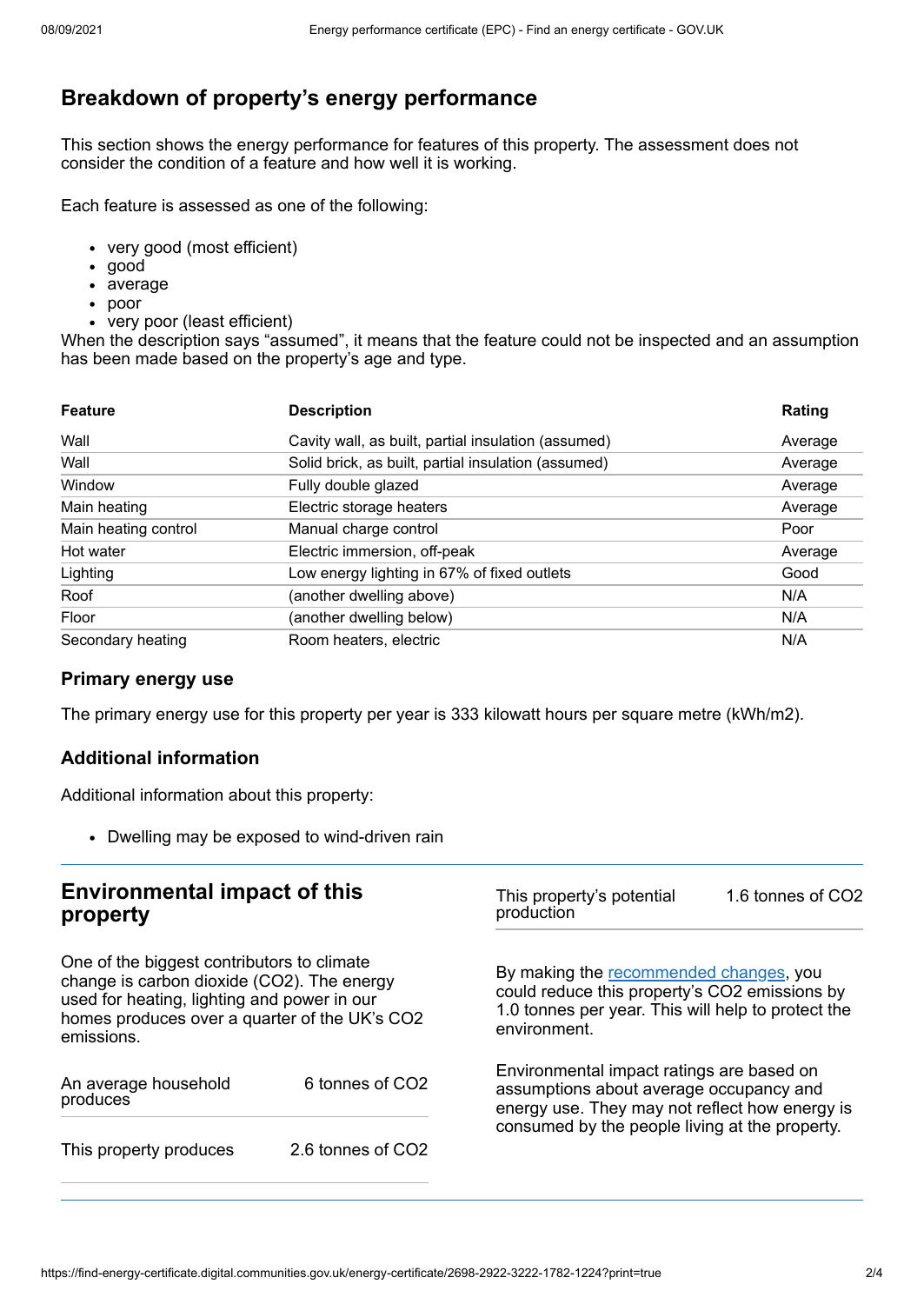# <span id="page-2-0"></span>**How to improve this property's energy performance**

Making any of the recommended changes will improve this property's energy efficiency.

If you make all of the recommended changes, this will improve the property's energy rating and score from C (71) to B (82).

| <b>Recommendation</b>                                | <b>Typical installation cost</b> | <b>Typical yearly saving</b> |
|------------------------------------------------------|----------------------------------|------------------------------|
| 1. Cavity wall insulation                            | £500 - £1,500                    | £106                         |
| 2. Internal or external wall insulation              | £4,000 - £14,000                 | £33                          |
| 3. Add additional 80 mm jacket to hot water cylinder | £15 - £30                        | £15                          |
| 4. Low energy lighting                               | £10                              | £12                          |
| 5. High heat retention storage heaters               | £1,200 - £1,800                  | £39                          |

### **Paying for energy improvements**

Find energy grants and ways to save energy in your home. [\(https://www.gov.uk/improve-energy-efficiency\)](https://www.gov.uk/improve-energy-efficiency)

# **Estimated energy use and potential savings**

| Estimated yearly energy<br>cost for this property | £552 |
|---------------------------------------------------|------|
| Potential saving                                  | £205 |

The estimated cost shows how much the average household would spend in this property for heating, lighting and hot water. It is not based on how energy is used by the people living at the property.

The estimated saving is based on making all of the [recommendations](#page-2-0) in how to improve this property's energy performance.

For advice on how to reduce your energy bills visit Simple Energy Advice [\(https://www.simpleenergyadvice.org.uk/\)](https://www.simpleenergyadvice.org.uk/).

# **Heating use in this property**

Heating a property usually makes up the majority of energy costs.

#### **Estimated energy used to heat this property**

| Space heating | 2870 kWh per year |
|---------------|-------------------|
| Water heating | 1775 kWh per year |

# Potential energy savings by installing insulation

| Type of insulation     | Amount of energy saved |
|------------------------|------------------------|
| Cavity wall insulation | 997 kWh per year       |

**Solid wall insulation** 305 kWh per year

You might be able to receive Renewable Heat Incentive payments [\(https://www.gov.uk/domestic](https://www.gov.uk/domestic-renewable-heat-incentive)renewable-heat-incentive). This will help to reduce carbon emissions by replacing your existing heating system with one that generates renewable heat. The estimated energy required for space and water heating will form the basis of the payments.